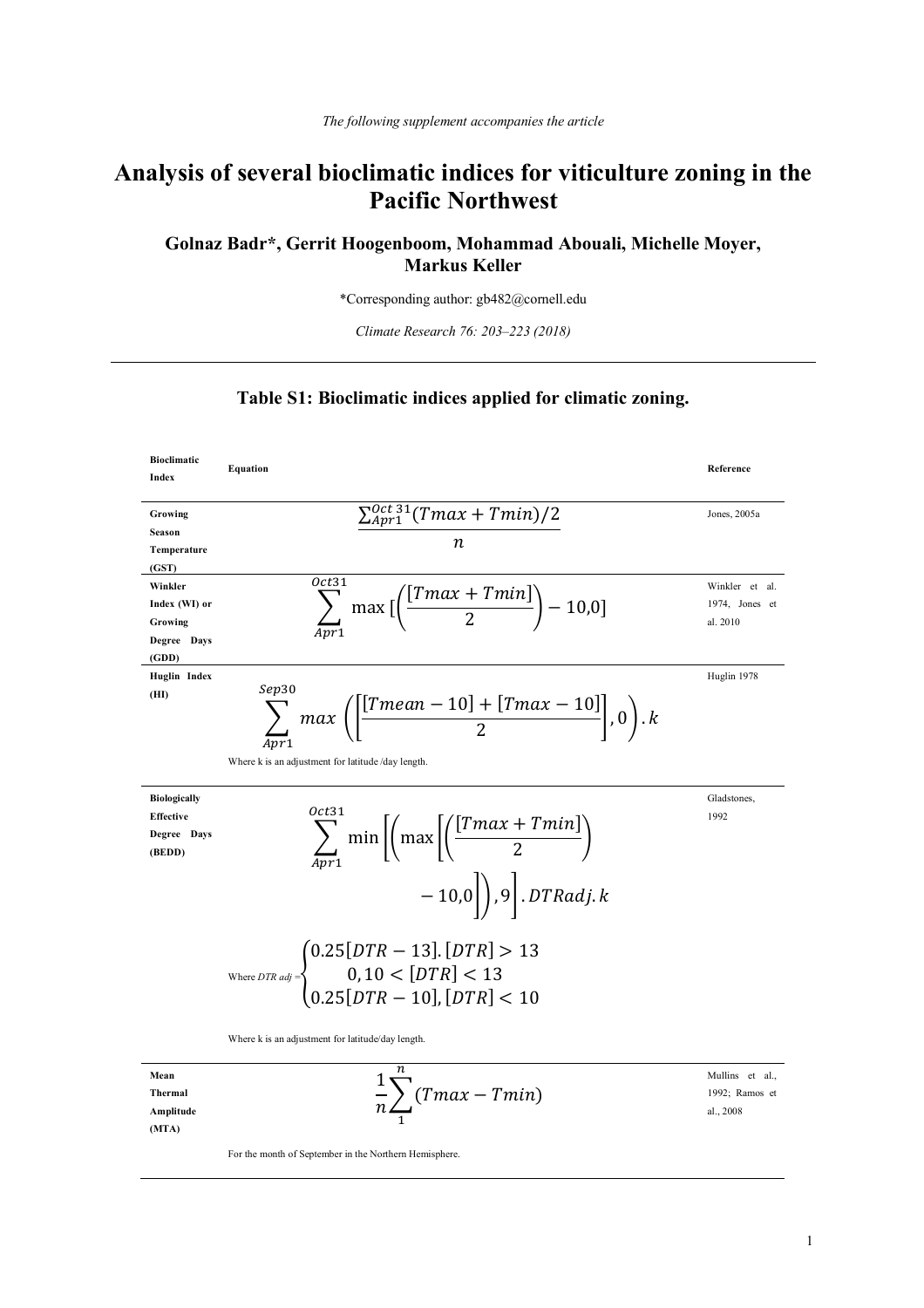| Night<br>Cool<br>Index (CI)                        | Average daily Tmin for the month of September (Northern Hemisphere).                                       | Tonietto<br>and<br>Carbonneau,<br>2004            |
|----------------------------------------------------|------------------------------------------------------------------------------------------------------------|---------------------------------------------------|
| Minimum<br>Temperature<br>(Min. Temp.)             | Daily minimum value for each year.                                                                         | Hidalgo, 2002                                     |
| Latitude<br>Temperature<br>Index (LTI)             | $LTI = MTWM . (60 - latitude)$<br>MTWM is the mean temperature of the warmest month of the growing season. | Jackson<br>and<br>Cherry, 1988                    |
| Free<br>Frost<br>Days (FFD)                        | Number of days between the last frost in spring and the first frost in Autumn.                             | Magarey, 1998                                     |
| Growing<br><b>Season</b><br>Precipitation<br>(GSP) | Sep<br>$\sum$ (P)                                                                                          | Blanco-Ward et<br>al., 2007                       |
|                                                    | Where $P$ is the daily precipitation (mm).                                                                 |                                                   |
| Growing<br>Season<br>Suitability<br>(GSS)          | Fraction of days between April to September where $T \text{avg} > 10^{\circ} \text{C}$ .                   | Malheiro et al.,<br>2010; Santos et<br>al., 2012b |
| Length<br>of<br>Growing<br>Season (LGS)            | Number of days between April first to end of October where $Tavg > 10^{\circ}C$ .                          | Jackson, 2008                                     |
| Hydrothermic<br>Index (HyI)                        | $Au$ g<br>Avril                                                                                            | <b>Branas</b><br>et<br>al.,<br>1974               |

Where P is the daily precipitation (mm).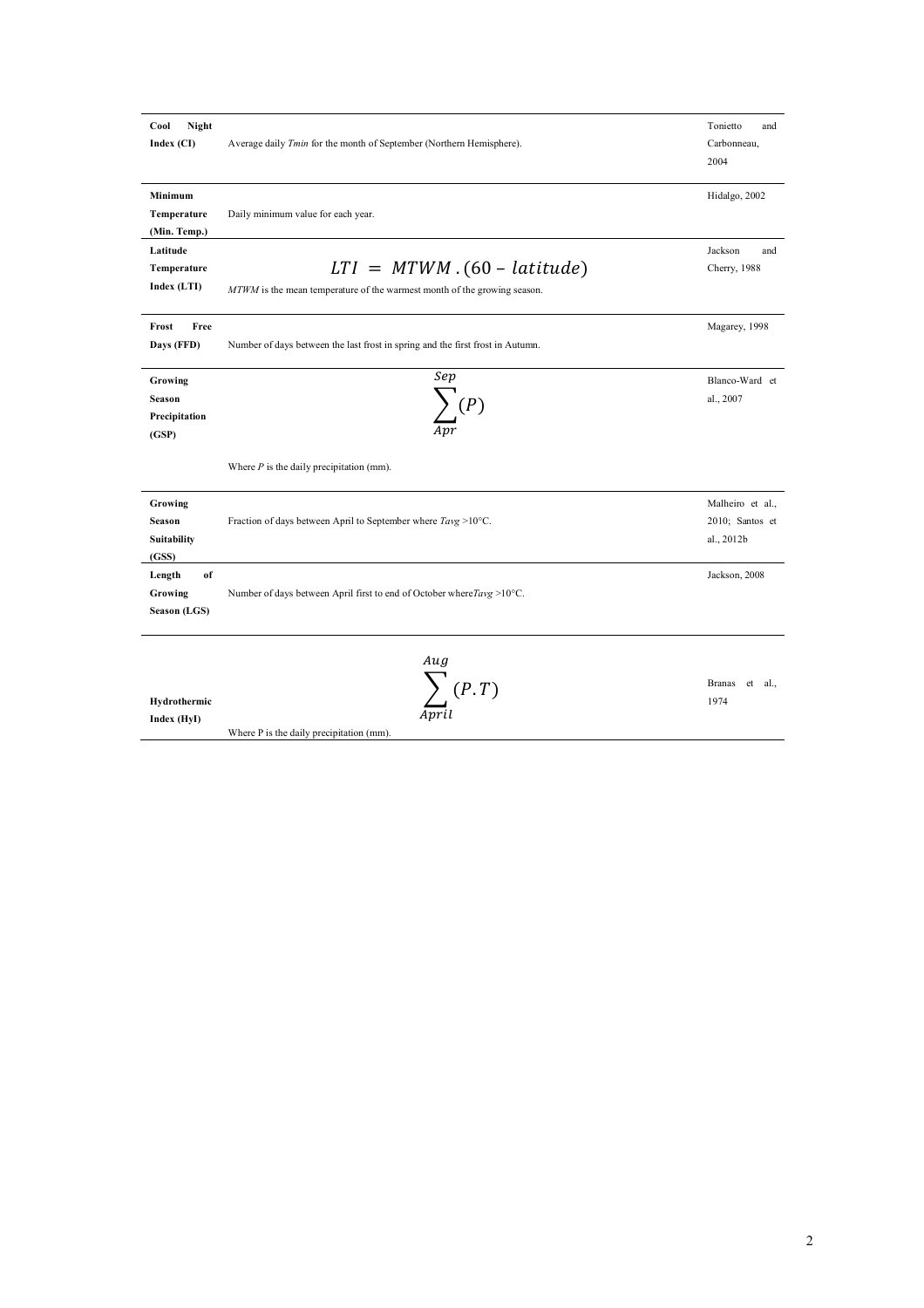| <b>Bioclimatic Indices</b>                            |        |      | <b>Ancient Lakes of the Columbia Valley</b> |          |                 | Columbia Gorge |       |       |          |                 |  |
|-------------------------------------------------------|--------|------|---------------------------------------------|----------|-----------------|----------------|-------|-------|----------|-----------------|--|
|                                                       | Min.   | Max. | Mean                                        | $\pm SD$ | Group<br>letter | Min.           | Max.  | Mean  | $\pm SD$ | Group<br>letter |  |
| <b>Biologically Effective</b><br>Degree Days (BEDD)   | 231    | 305  | 283                                         | 11.9     | H               | 211            | 564   | 466   | 71.49    | Ι               |  |
| Cold Damage Index<br>(Five-years)                     | 3      | 17   | 11                                          | 2.9      | $\mathbf D$     | 2              | 40    | 13    | 7.04     | $\mathcal{C}$   |  |
| Cold Damage Index<br>$(10\text{-years})$              | 3      | 21   | 13                                          | 3.6      | $\mathbf E$     | 3              | 61    | 23    | 12.66    | B               |  |
| Cold Damage Index<br>$(20\text{-years})$              | $\tau$ | 40   | 23                                          | 6.9      | $\mathbf F$     | 9              | 104   | 43    | 20.38    | $\mathcal{C}$   |  |
| Cold Damage Index<br>$(30\text{-years})$              | 9      | 58   | 30                                          | 11.1     | G               | 10             | 140   | 56    | 29.07    | $\mathcal{C}$   |  |
| Cool Night Index (CI)                                 | 8.0    | 10.3 | 9.3                                         | 0.5      | ${\bf D}$       | 5.7            | 8.9   | 7.4   | 0.58     | H               |  |
| Dynamic Minimum<br>Temperature                        | 23     | 38   | 31                                          | 3.4      | $\mathbf C$     | 9              | 30    | 18    | 5.20     | I               |  |
| Frost Free Days (FFD)                                 | 159    | 186  | 171                                         | 5.9      | $\mathbf F$     | 145            | 189   | 164   | 9.39     | I               |  |
| Growing Degree Days<br>(GDD)                          | 1379   | 1725 | 1525                                        | 61.5     | ${\bf D}$       | 858            | 1372  | 1089  | 109.62   | J               |  |
| Growing Season<br>Precipitation (GSP)                 | 47.0   | 80.4 | 59.0                                        | 5.5      | FGH             | 138.4          | 387.5 | 262.0 | 63.52    | $\, {\bf B}$    |  |
| Out of Growing<br>Season Precipitation<br>$(Out-GSP)$ | 69.5   | 90.6 | 77.9                                        | 4.7      | H               | 123.2          | 288.0 | 195.4 | 37.28    | $\, {\bf B}$    |  |
| Growing Season<br>Suitability (GSS)                   | 0.86   | 0.92 | 0.90                                        | 0.0      | $\mathbf D$     | 0.73           | 0.89  | 0.82  | 0.03     | J               |  |
| Growoing Season<br>Temperature (GST)                  | 15.4   | 17.2 | 16.2                                        | 0.3      | ${\bf D}$       | 12.6           | 15.6  | 14.0  | 0.63     | J               |  |
| Huglin Index (HI)                                     | 2089   | 2464 | 2248                                        | 61.6     | $\mathbf F$     | 1394           | 2098  | 1740  | 126.12   | J               |  |
| Hydrothermic Index<br>(HvI)                           | 756    | 1035 | 863                                         | 66.9     | <b>GH</b>       | 992            | 1687  | 1305  | 146.02   | $\mathbf C$     |  |
| Latitude Temperature<br>Index (LTI)                   | 289    | 315  | 299                                         | 4.8      | I               | 262            | 313   | 285   | 10.09    | J               |  |
| Length of Growing<br>Season (LGS)                     | 171    | 188  | 179                                         | 2.8      | $\mathbf E$     | 145            | 182   | 165   | 7.58     | I               |  |
| Mean thermal<br>amplitude (MTA)                       | 15.1   | 17.4 | 16.2                                        | 0.5      | HG              | 13.4           | 18.1  | 16.3  | 0.66     | EF              |  |
| Wind Speed Index<br>(WS)                              | 10     | 38   | 19                                          | 7.0      | $\mathbf G$     | 20             | 58    | 32    | 8.80     | $\mathbf D$     |  |

**Table S2: American Viticultural Areas (AVAs) in Washington and Oregon and various key bioclimatic indices computed over a 30-year period (1983-2012).**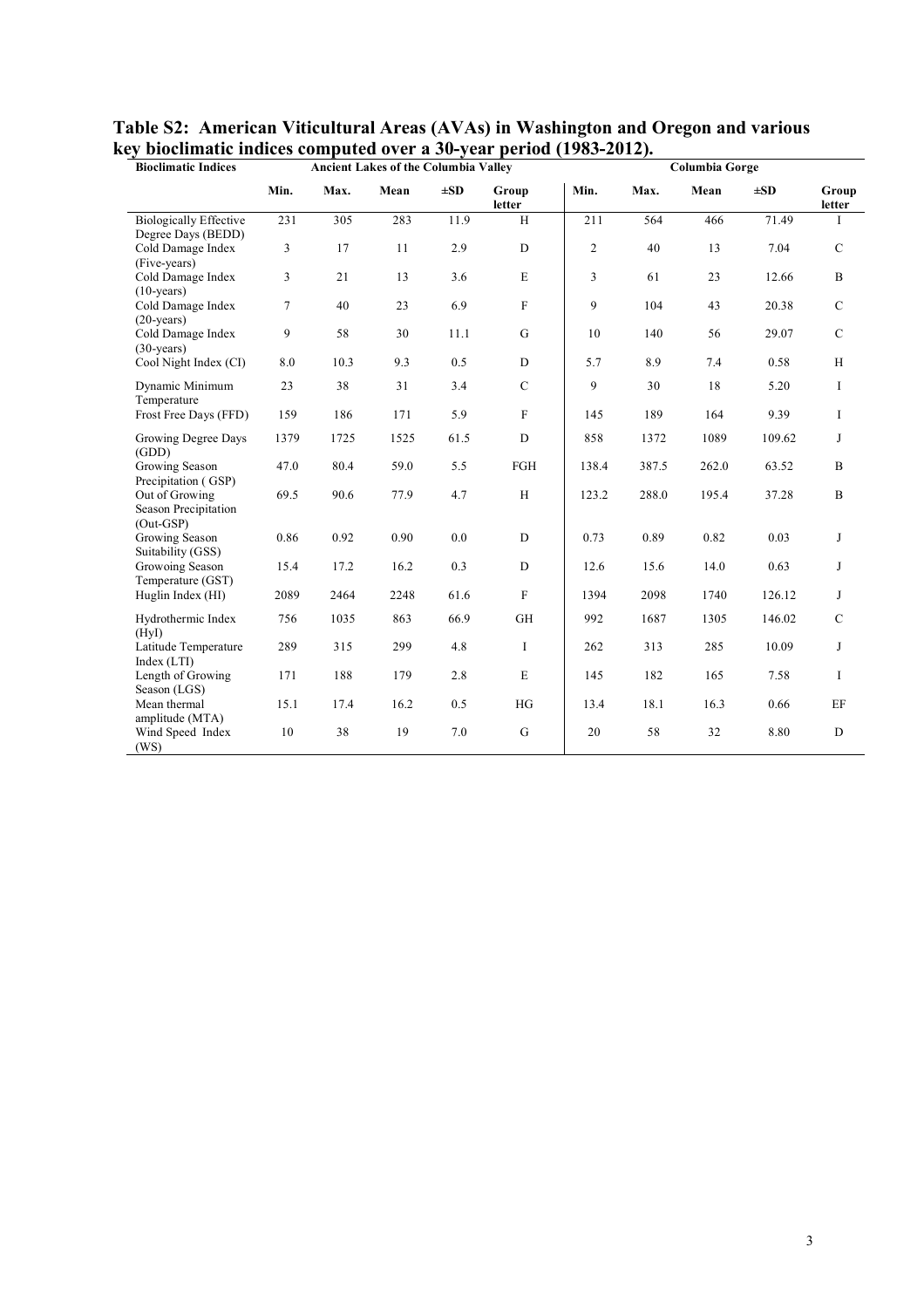| <b>Bioclimatic Indices</b>                              |                  |       | <b>Columbia Valley</b> |          |                 | <b>Horse Heaven Hills</b> |       |      |          |                           |  |  |
|---------------------------------------------------------|------------------|-------|------------------------|----------|-----------------|---------------------------|-------|------|----------|---------------------------|--|--|
|                                                         | Min.             | Max.  | Mean                   | $\pm SD$ | Group<br>letter | Min.                      | Max.  | Mean | $\pm SD$ | Group<br>letter           |  |  |
| <b>Biologically Effective</b>                           | 79               | 609   | 331                    | 94.6     | G               | 282                       | 549   | 437  | 63.1     | E                         |  |  |
| Degree Days (BEDD)<br>Cold Damage Index<br>(Five-years) | $\boldsymbol{0}$ | 95    | 14                     | 9.6      | $\mathbf C$     | 3                         | 18    | 9    | 3.6      | E                         |  |  |
| Cold Damage Index<br>$(10\text{-years})$                | $\boldsymbol{0}$ | 157   | 20                     | 16.3     | $\mathbf C$     | $\overline{4}$            | 26    | 12   | 4.8      | $\mathbf E$               |  |  |
| Cold Damage Index<br>$(20\text{-years})$                | $\mathbf{1}$     | 281   | 36                     | 29.8     | ${\bf D}$       | 6                         | 50    | 20   | 8.8      | $\mathbf G$               |  |  |
| Cold Damage Index<br>$(30-years)$                       | 1                | 378   | 48                     | 41.3     | ${\bf D}$       | $\overline{7}$            | 75    | 23   | 12.3     | H                         |  |  |
| Cool Night Index (CI)                                   | 5.0              | 11.9  | $8.8\,$                | 1.0      | $\mathbf E$     | 8.0                       | 10.7  | 9.5  | 0.7      | ${\bf C}$                 |  |  |
| Dynamic Minimum<br>Temperature                          | $\tau$           | 73    | 28                     | 12.3     | D               | 14                        | 31    | 20   | 3.4      | H                         |  |  |
| Frost Free Days (FFD)                                   | 116              | 212   | 168                    | 14.2     | $\mathbf G$     | 159                       | 196   | 178  | 7.0      | ${\bf E}$                 |  |  |
| Growing Degree Days<br>(GDD)                            | 740              | 1908  | 1414                   | 198.0    | $\mathbf F$     | 1210                      | 1705  | 1566 | 86.0     | $\mathcal{C}$             |  |  |
| Growing Season<br>Precipitation (GSP)                   | 42.9             | 347.3 | 81.1                   | 26.9     | $\mathbf E$     | 55.8                      | 96.8  | 64.7 | 5.7      | $\boldsymbol{\mathrm{F}}$ |  |  |
| Out of Growing Season<br>Precipitation (Out-GSP)        | 64.4             | 435.1 | 119.6                  | 40.6     | D               | 82.8                      | 122.9 | 95.7 | 6.9      | $\boldsymbol{\mathrm{F}}$ |  |  |
| Growing Season<br>Suitability (GSS)                     | 0.66             | 0.95  | 0.87                   | 0.0      | $\mathbf F$     | 0.82                      | 0.93  | 0.90 | 0.0      | $\mathsf{C}$              |  |  |
| Growing Season<br>Temperature (GST)                     | 11.5             | 18.1  | 15.6                   | 1.1      | $\mathbf F$     | 14.5                      | 17.2  | 16.4 | 0.5      | $\mathbf C$               |  |  |
| Huglin Index (HI)                                       | 1263             | 2602  | 2124                   | 227.8    | G               | 1874                      | 2431  | 2289 | 92.0     | E                         |  |  |
| Hydrothermic Index<br>(HyI)                             | 680              | 3218  | 1209                   | 382.5    | ${\rm D}$       | 876                       | 1299  | 1003 | 62.6     | E                         |  |  |
| Latitude Temperature<br>Index (LTI)                     | 229              | 353   | 304                    | 24.3     | $\mathbf G$     | 302                       | 341   | 328  | 7.5      | $\, {\bf B}$              |  |  |
| Length of Growing<br>Season (LGS)                       | 128              | 195   | 175                    | 11.3     | $\mathbf G$     | 164                       | 190   | 183  | 4.5      | $\mathbf D$               |  |  |
| Mean thermal<br>amplitude (MTA)                         | 9.9              | 19.2  | 16.3                   | 1.1      | EF              | 14.0                      | 17.3  | 16.1 | 0.9      | H                         |  |  |
| Wind Speed Index<br>(WS)                                | 6                | 92    | 32                     | 16.6     | D               | 18                        | 72    | 39   | 12.3     | $\mathbf B$               |  |  |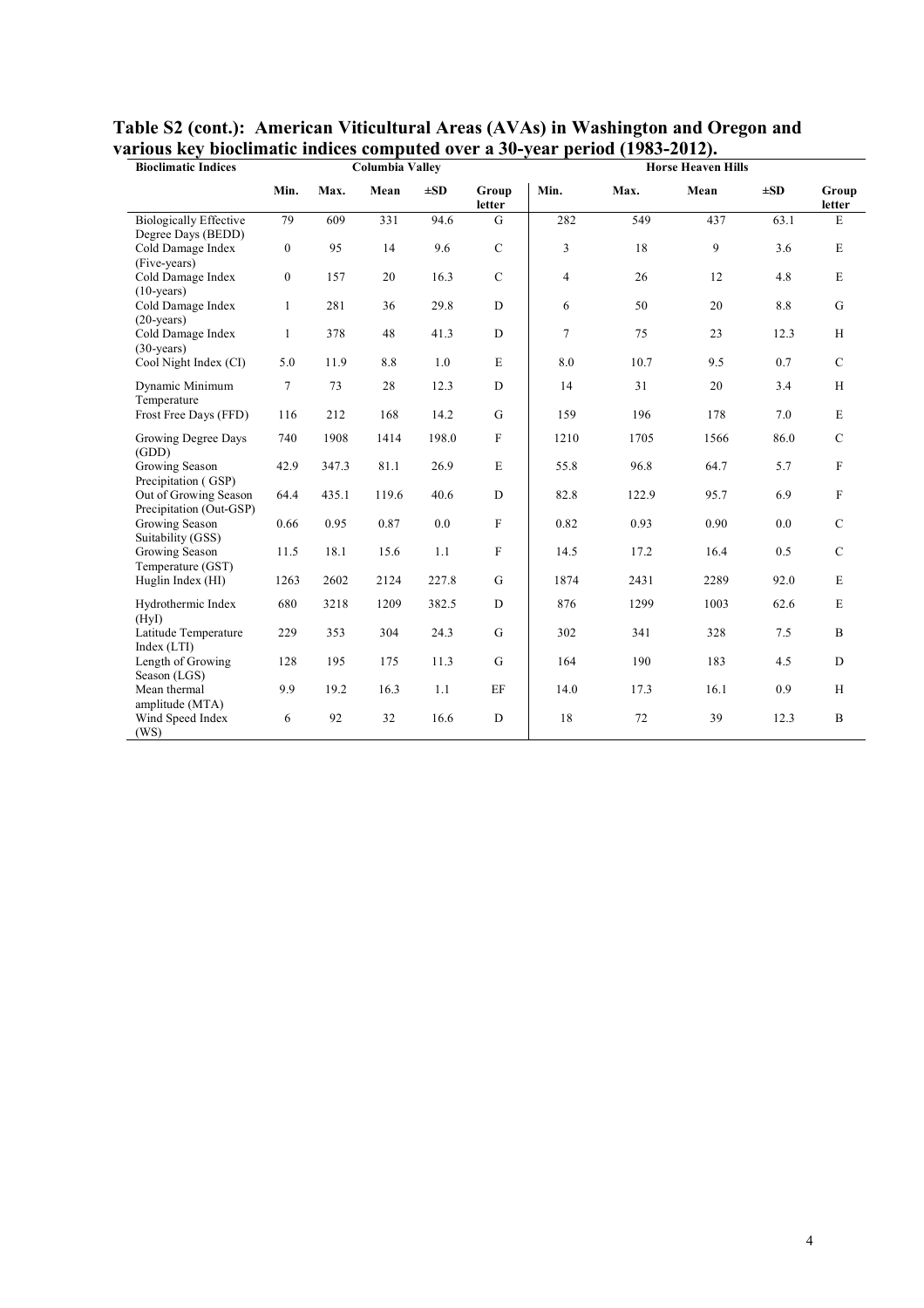| various key biochinatic murces computed over a bo-year |                 |       |                    |          |                 | $\mu$ ci ivu (1709–4014). |       |                       |          |                 |  |
|--------------------------------------------------------|-----------------|-------|--------------------|----------|-----------------|---------------------------|-------|-----------------------|----------|-----------------|--|
| <b>Bioclimatic Indices</b>                             |                 |       | <b>Lake Chelan</b> |          |                 |                           |       | <b>Naches Heights</b> |          |                 |  |
|                                                        | Min.            | Max.  | Mean               | $\pm SD$ | Group<br>letter | Min.                      | Max.  | Mean                  | $\pm SD$ | Group<br>letter |  |
| <b>Biologically Effective Degree Days</b><br>(BEDD)    | 148             | 241   | 204                | 18.9     | J               | 215                       | 358   | 295                   | 37.6     | D               |  |
| Cold Damage Index (Five-years)                         | 6               | 20    | 13                 | 2.4      | $\mathbf C$     | 21                        | 41    | 30                    | 5.5      | $\mathbf{A}$    |  |
| Cold Damage Index (10-years)                           | $7\overline{ }$ | 31    | 16                 | 4.6      | $\mathbf D$     | 34                        | 61    | 47                    | 7.6      | $\mathbf{A}$    |  |
| Cold Damage Index (20-years)                           | 11              | 62    | 30                 | 8.6      | E               | 58                        | 113   | 86                    | 15.1     | A               |  |
| Cold Damage Index (30-years)                           | 12              | 77    | 38                 | 11.5     | $\mathbf E$     | 84                        | 154   | 119                   | 18.4     | $\mathbf{A}$    |  |
| Cool Night Index (CI)                                  | 7.7             | 10.1  | 8.5                | 0.6      | F               | 6.3                       | 7.6   | 6.8                   | 0.3      | I               |  |
| Dynamic Minimum Temperature                            | 24              | 53    | 39                 | 5.5      | $\, {\bf B}$    | 37                        | 53    | 45                    | 3.6      | A               |  |
| Frost Free Days (FFD)                                  | 151             | 184   | 166                | 5.8      | H               | 141                       | 151   | 146                   | 2.6      | K               |  |
| Growing Degree Days (GDD)                              | 1073            | 1497  | 1329               | 72.2     | H               | 1012                      | 1362  | 1189                  | 79.7     | I               |  |
| Growing Season Precipitation (<br>GSP)                 | 71.3            | 102.4 | 83.4               | 8.1      | E               | 74.7                      | 130.7 | 96.3                  | 11.0     | ${\rm D}$       |  |
| Out of Growing Season<br>Precipitation (Out-GSP)       | 100.6           | 125.9 | 107.8              | 5.3      | E               | 94.2                      | 132.1 | 112.1                 | 6.5      | E               |  |
| Growing Season Suitability (GSS)                       | 0.80            | 0.89  | 0.86               | 0.0      | H               | 0.78                      | 0.87  | 0.83                  | 0.0      | I               |  |
| Growing Season Temperature<br>(GST)                    | 13.6            | 16.0  | 15.1               | 0.4      | H               | 13.3                      | 15.3  | 14.4                  | 0.5      | I               |  |
| Huglin Index (HI)                                      | 1716            | 2180  | 2019               | 93.0     | H               | 1687                      | 2130  | 1931                  | 98.2     | I               |  |
| Hydrothermic Index (HyI)                               | 1108            | 1263  | 1176               | 34.1     | D               | 987                       | 1103  | 1044                  | 29.4     | $\mathbf E$     |  |
| Latitude Temperature Index (LTI)                       | 249             | 283   | 269                | 5.8      | L               | 266                       | 296   | 281                   | 7.0      | K               |  |
| Length of Growing Season (LGS)                         | 154             | 178   | 169                | 3.9      | H               | 152                       | 174   | 164                   | 4.8      | J               |  |
| Mean thermal amplitude (MTA)                           | 13.3            | 17.6  | 15.7               | 1.0      | I               | 16.5                      | 17.8  | 17.4                  | 0.2      | $\mathbf B$     |  |
| Wind Speed Index (WS)                                  | 22              | 32    | 27                 | 2.2      | F               | 31                        | 44    | 39                    | 2.7      | B               |  |
|                                                        |                 |       |                    |          |                 |                           |       |                       |          |                 |  |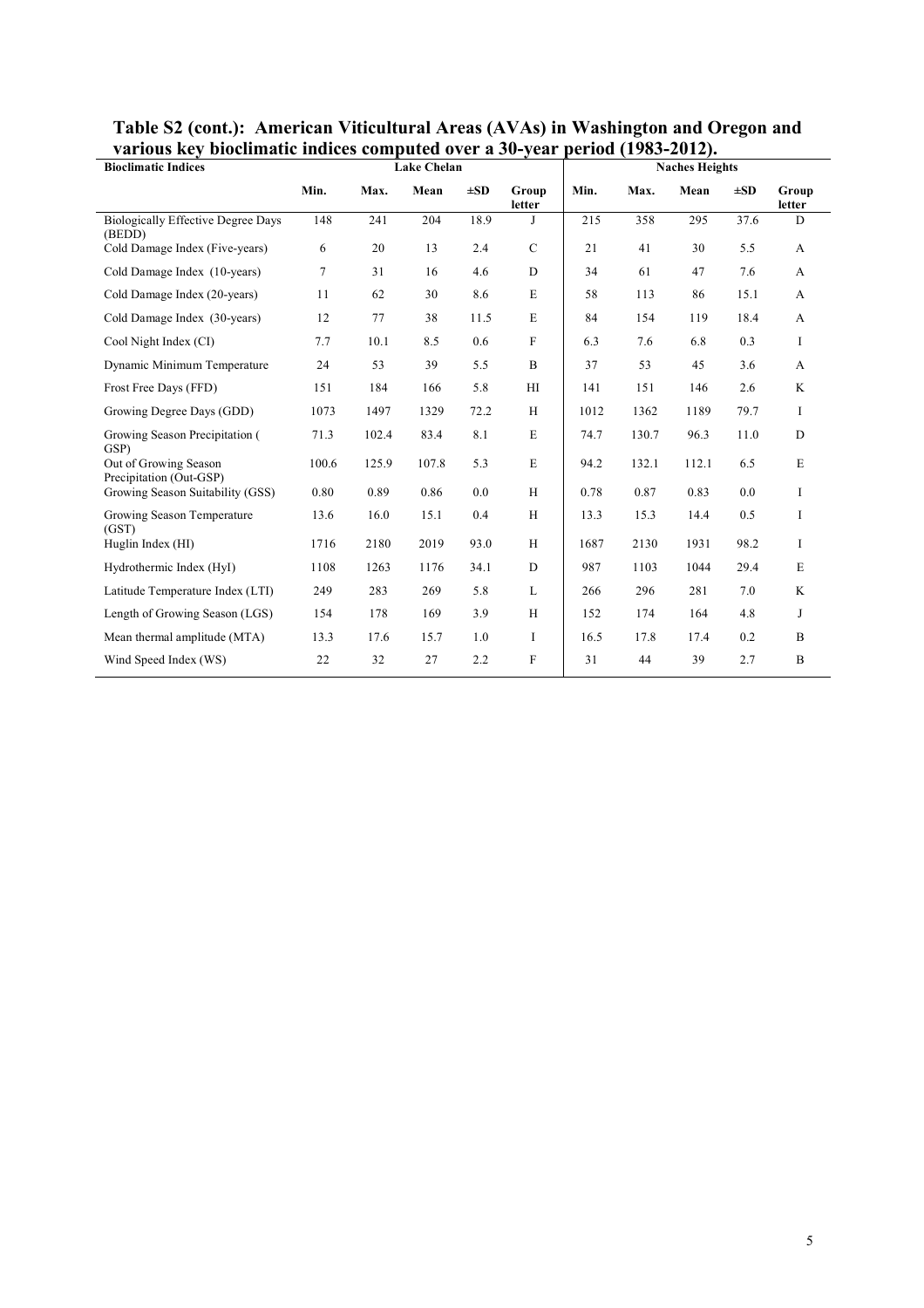| <b>Bioclimatic Indices</b>                          |                  |        | <b>Puget Sound</b> |          |                 | <b>Rattle Snake Hills</b> |       |      |          |                            |  |  |
|-----------------------------------------------------|------------------|--------|--------------------|----------|-----------------|---------------------------|-------|------|----------|----------------------------|--|--|
|                                                     | Min.             | Max.   | Mean               | $\pm SD$ | Group<br>letter | Min.                      | Max.  | Mean | $\pm SD$ | Group<br><b>letter</b>     |  |  |
| <b>Biologically Effective</b><br>Degree Days (BEDD) | 68               | 685    | 319                | 138.4    | K               | 268                       | 400   | 329  | 34.4     | $\mathcal{C}$              |  |  |
| Cold Damage Index (Five-<br>years)                  | $\boldsymbol{0}$ | 9      | $\boldsymbol{0}$   | 1.0      | I               | 9                         | 27    | 15   | 4.2      | $\, {\bf B}$               |  |  |
| Cold Damage Index (10-<br>years)                    | $\boldsymbol{0}$ | 12     | $\mathbf{1}$       | 1.3      | I               | 13                        | 42    | 23   | 6.1      | $\, {\bf B}$               |  |  |
| Cold Damage Index (20-<br>years)                    | $\boldsymbol{0}$ | 33     | $\mathbf{1}$       | 2.7      | J               | 26                        | 81    | 47   | 12.2     | H                          |  |  |
| Cold Damage Index (30-<br>years)                    | $\boldsymbol{0}$ | 44     | $\mathbf{1}$       | 3.6      | J               | 35                        | 126   | 72   | 18.2     | $\, {\bf B}$               |  |  |
| Cool Night Index (CI)                               | 7.2              | 11.5   | 9.4                | 0.7      | D               | 7.5                       | 8.7   | 8.2  | 0.3      | G                          |  |  |
| Dynamic Minimum<br>Temperature                      | $\boldsymbol{0}$ | 20     | 3                  | 2.2      | L               | 25                        | 40    | 31   | 3.5      | $\mathbf C$                |  |  |
| Frost Free Days (FFD)                               | 91               | 266    | 230                | 19.1     | A               | 146                       | 165   | 157  | 3.8      | J                          |  |  |
| Growing Degree Days<br>(GDD)                        | 619              | 1187   | 948                | 99.8     | K               | 1176                      | 1575  | 1386 | 102.6    | G                          |  |  |
| Growing Season<br>Precipitation (GSP)               | 119.9            | 860.9  | 331.8              | 93.9     | $\mathbf{A}$    | 53.4                      | 63.9  | 56.8 | 2.1      | $\mathop{\rm HI}\nolimits$ |  |  |
| Out of Growing Season<br>Precipitation (Out-GSP)    | 164.0            | 1289.6 | 414.9              | 121.1    | A               | 80.0                      | 106.9 | 90.2 | 6.1      | FG                         |  |  |
| Growing Season Suitability<br>(GSS)                 | 0.00             | 0.91   | 0.86               | 0.0      | $\mathbf G$     | 0.82                      | 0.91  | 0.87 | 0.0      | $\mathbf F$                |  |  |
| Growing Season<br>Temperature (GST)                 | 11.6             | 14.9   | 13.6               | 0.5      | K               | 14.3                      | 16.5  | 15.5 | 0.6      | $\mathbf G$                |  |  |
| Huglin Index (HI)                                   | 985              | 1719   | 1452               | 124.4    | K               | 1833                      | 2366  | 2138 | 135.0    | $\mathbf G$                |  |  |
| Hydrothermic Index (HyI)                            | 1148             | 7010   | 3145               | 774.8    | $\mathbf{A}$    | 850                       | 1031  | 936  | 33.4     | $\mathbf F$                |  |  |
| Latitude Temperature Index<br>(LTI)                 | 183              | 253    | 223                | 18.2     | M               | 285                       | 318   | 302  | 8.3      | $\rm H$                    |  |  |
| Length of Growing Season<br>(LGS)                   | $\boldsymbol{0}$ | 190    | 176                | 7.5      | $\mathbf F$     | 162                       | 184   | 174  | 5.6      | $\mathbf G$                |  |  |
| Mean thermal amplitude<br>(MTA)                     | 7.8              | 14.4   | 11.4               | 1.2      | J               | 14.9                      | 17.9  | 17.1 | 0.7      | ${\bf D}$                  |  |  |
| Wind Speed Index (WS)                               | $\overline{0}$   | 62     | 19                 | 11.7     | G               | 11                        | 49    | 29   | 10.3     | $\mathbf E$                |  |  |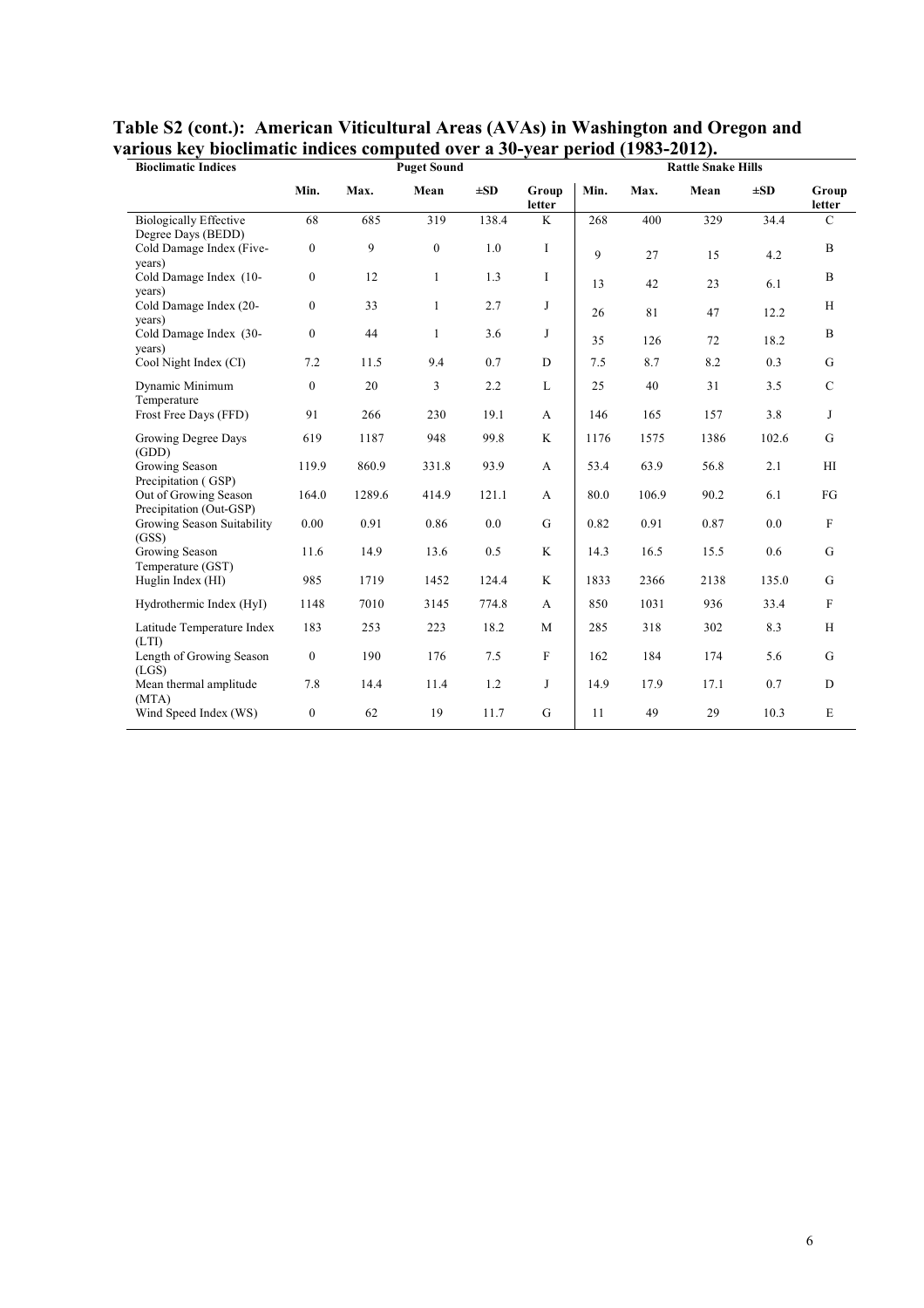| various KCy DioChinatiC murces computed over a 90-year-period (1709-2012).<br><b>Bioclimatic Indices</b> |                |                | <b>Red Mountain</b> |          |                 |                |        | <b>Rock District of Milton Free Water</b> |          |                 |
|----------------------------------------------------------------------------------------------------------|----------------|----------------|---------------------|----------|-----------------|----------------|--------|-------------------------------------------|----------|-----------------|
|                                                                                                          | Min.           | Max.           | Mean                | $\pm SD$ | Group<br>letter | Min.           | Max.   | Mean                                      | $\pm SD$ | Group<br>letter |
| <b>Biologically Effective Degree</b><br>Days (BEDD)                                                      | 354            | 379            | 365                 | 6.7      | D               | 873            | 1075   | 1075                                      | 51.1     | H               |
| Cold Damage Index (Five-<br>years)                                                                       | $\overline{4}$ | $\overline{4}$ | $\overline{4}$      | 0.0      | H               | 3              | 7      | 5                                         | 1.1      | H               |
| Cold Damage Index (10-years)                                                                             | 5              | 6              | 5                   | 0.4      | H               | $\mathfrak{Z}$ | $\tau$ | 5                                         | 1.1      | H               |
| Cold Damage Index (20-years)                                                                             | 12             | 14             | 13                  | 0.7      | H               | 3              | 8      | 5                                         | 1.4      | $\bf{I}$        |
| Cold Damage Index (30-years)                                                                             | 14             | 16             | 15                  | 0.7      | I               | 13             | 33     | 22                                        | 6.3      | H               |
| Cool Night Index (CI)                                                                                    | 9.5            | 9.6            | 9.5                 | 0.0      | $\mathbf C$     | 9.7            | 10.5   | 10.2                                      | 0.2      | A               |
| Dynamic Minimum<br>Temperature                                                                           | 18             | 19             | 18                  | 0.3      | I               | 11             | 12     | 12                                        | 0.3      | K               |
| Frost Free Days (FFD)                                                                                    | 179            | 180            | 179                 | 0.2      | D               | 199            | 206    | 203                                       | 2.0      | $\mathbf B$     |
| Growing Degree Days (GDD)                                                                                | 1597           | 1647           | 1622                | 13.8     | B               | 1621           | 1660   | 1649                                      | 9.7      | A               |
| Growing Season Precipitation (<br>GSP)                                                                   | 59.4           | 62.1           | 60.8                | 0.6      | FGH             | 97.0           | 100.4  | 98.4                                      | 0.9      | ${\rm D}$       |
| Out of Growing Season<br>Precipitation (Out-GSP)                                                         | 83.7           | 88.0           | 85.8                | 1.0      | $\mathbf G$     | 182.4          | 187.9  | 184.8                                     | 1.2      | $\mathcal{C}$   |
| Growing Season Suitability<br>(GSS)                                                                      | 0.91           | 0.92           | 0.92                | 0.0      | $\mathbf{B}$    | 0.92           | 0.93   | 0.92                                      | 0.0      | A               |
| Growing Season Temperature<br>(GST)                                                                      | 16.6           | 16.9           | 16.7                | 0.1      | B               | 16.8           | 16.9   | 16.9                                      | 0.0      | A               |
| Huglin Index (HI)                                                                                        | 2332           | 2395           | 2362                | 17.7     | $\mathsf{C}$    | 2320           | 2353   | 2332                                      | 8.4      | D               |
| Hydrothermic Index (HyI)                                                                                 | 901            | 937            | 916                 | 7.5      | FG              | 1998           | 2068   | 2040                                      | 17.0     | $\mathbf B$     |
| Latitude Temperature Index<br>(LTI)                                                                      | 323            | 327            | 325                 | 1.0      | $\mathsf{C}$    | 334            | 338    | 337                                       | 1.0      | A               |
| Length of Growing Season<br>(LGS)                                                                        | 185            | 187            | 186                 | 0.6      | $\, {\bf B}$    | 188            | 190    | 189                                       | 0.4      | A               |
| Mean thermal amplitude<br>(MTA)                                                                          | 16.2           | 16.5           | 16.4                | 0.1      | $\mathbf E$     | 15.1           | 16.1   | 15.6                                      | 0.3      | I               |
| Wind Speed Index (WS)                                                                                    | 15             | 17             | 16                  | 0.5      | H               | 24             | 33     | 29                                        | 2.2      | $\mathbf E$     |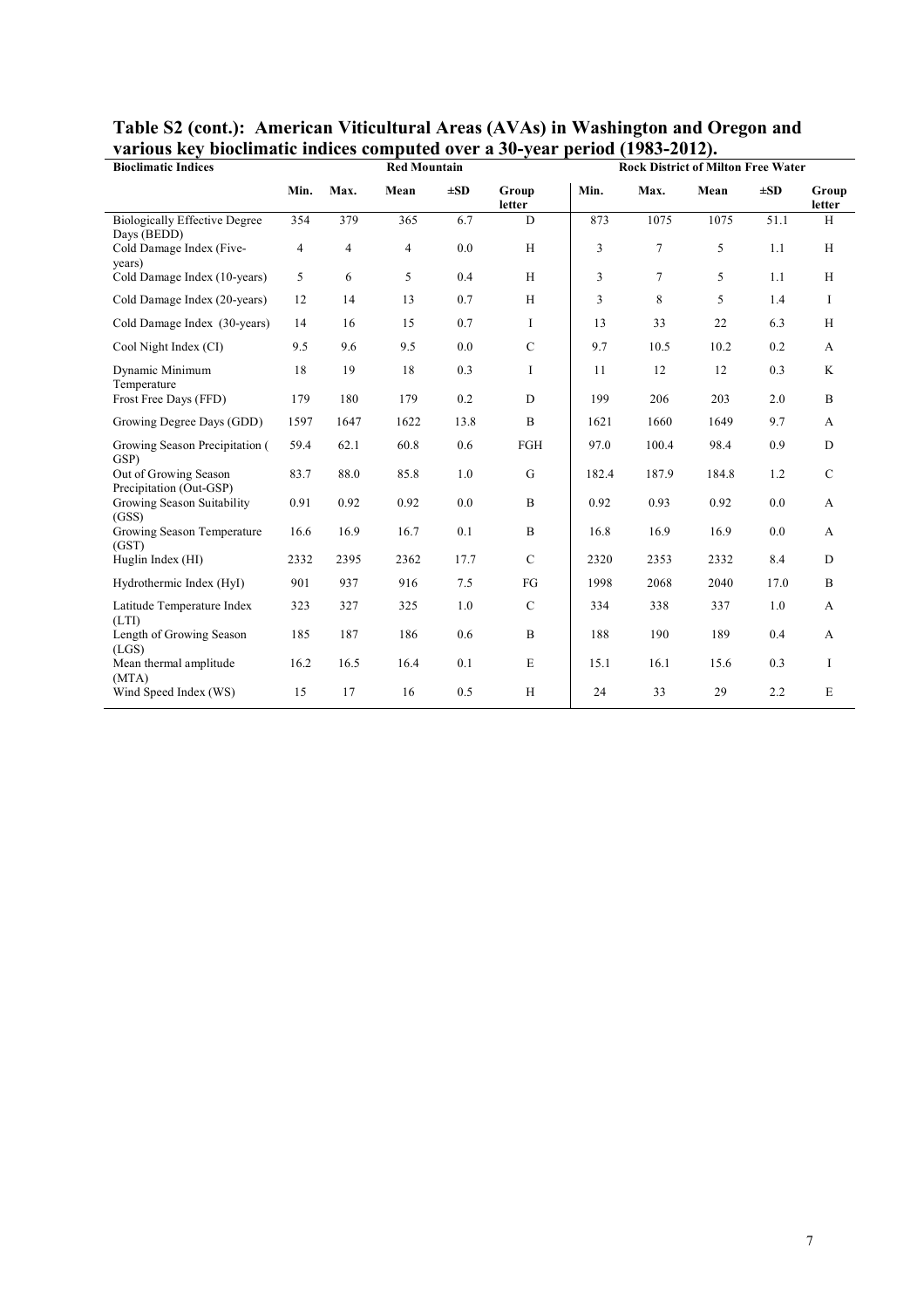| varīvus Key biochinātie murees computeu over a Jo-year<br><b>Bioclimatic Indices</b> |      |      | <b>Snipes Mountain</b> |          |                  | $\mu$ . $\mu$ | <b>Wahluke Slope</b> |        |          |                 |  |  |
|--------------------------------------------------------------------------------------|------|------|------------------------|----------|------------------|---------------|----------------------|--------|----------|-----------------|--|--|
|                                                                                      | Min. | Max. | Mean                   | $\pm SD$ | Group<br>letter  | Min.          | Max.                 | Mean   | $\pm SD$ | Group<br>letter |  |  |
| <b>Biologically Effective</b>                                                        | 338  | 350  | 343                    | 2.9      | $\mathbf{A}$     | 286           | 402                  | 339    | 25.7     | F               |  |  |
| Degree Days (BEDD)<br>Cold Damage Index (Five-<br>years)                             | 6    | 8    | $\tau$                 | 0.5      | $\mathbf F$      | $\mathbf{1}$  | 17                   | 6      | 4.5      | G               |  |  |
| Cold Damage Index (10-<br>years)                                                     | 10   | 13   | 12                     | $0.7\,$  | $\mathbf E$      | $\mathbf{1}$  | 22                   | $\tau$ | 5.7      | $\mathbf G$     |  |  |
| Cold Damage Index (20-<br>years)                                                     | 20   | 27   | 25                     | 1.6      | $\mathbf F$      | $\mathbf{1}$  | 40                   | 13     | 10.8     | H               |  |  |
| Cold Damage Index (30-<br>years)                                                     | 28   | 38   | 33                     | 2.7      | $\mathbf F$      | $\mathbf{1}$  | 58                   | 18     | 14.4     | I               |  |  |
| Cool Night Index (CI)                                                                | 8.5  | 8.9  | 8.7                    | 0.1      | $\mathbf E$      | 8.5           | 11.9                 | 10.0   | 0.9      | $\, {\bf B}$    |  |  |
| Dynamic Minimum<br>Temperature                                                       | 23   | 25   | 24                     | 0.4      | $\mathbf F$      | 14            | 35                   | 22     | 5.3      | G               |  |  |
| Frost Free Days (FFD)                                                                | 164  | 168  | 166                    | 1.2      | $\,$ H           | 160           | 206                  | 180    | 11.1     | D               |  |  |
| Growing Degree Days<br>(GDD)                                                         | 1609 | 1643 | 1624                   | 9.0      | $\, {\bf B}$     | 1388          | 1908                 | 1662   | 127.1    | A               |  |  |
| Growing Season<br>Precipitation (GSP)                                                | 51.0 | 54.9 | 52.1                   | 0.9      | I                | 56.5          | 62.7                 | 58.4   | 1.0      | GH              |  |  |
| Out of Growing Season<br>Precipitation (Out-GSP)                                     | 77.4 | 79.3 | 78.1                   | 0.6      | H                | 65.5          | 85.0                 | 73.3   | 4.8      | H               |  |  |
| Growing Season Suitability<br>(GSS)                                                  | 0.91 | 0.92 | 0.92                   | 0.0      | $\boldsymbol{B}$ | 0.87          | 0.95                 | 0.91   | 0.0      | $\mathbf B$     |  |  |
| Growing Season<br>Temperature (GST)                                                  | 16.7 | 16.8 | 16.7                   | 0.0      | $\boldsymbol{B}$ | 15.4          | 18.1                 | 16.9   | 0.7      | A               |  |  |
| Huglin Index (HI)                                                                    | 2408 | 2453 | 2425                   | 10.4     | A                | 2109          | 2602                 | 2397   | 122.3    | B               |  |  |
| Hydrothermic Index (HyI)                                                             | 830  | 850  | 840                    | 5.2      | H                | 770           | 924                  | 834    | 36.5     | H               |  |  |
| Latitude Temperature<br>Index (LTI)                                                  | 321  | 324  | 322                    | 0.8      | ${\rm D}$        | 296           | 340                  | 319    | 10.9     | E               |  |  |
| Length of Growing Season<br>(LGS)                                                    | 186  | 187  | 186                    | 0.4      | B                | 173           | 195                  | 185    | 5.5      | BC              |  |  |
| Mean thermal amplitude<br>(MTA)                                                      | 17.8 | 18.4 | 18.1                   | 0.2      | A                | 14.8          | 17.1                 | 16.2   | 0.5      | <b>EFG</b>      |  |  |
| Wind Speed Index (WS)                                                                | 49   | 59   | 56                     | 2.7      | A                | 17            | 41                   | 27     | 5.6      | $\mathbf F$     |  |  |